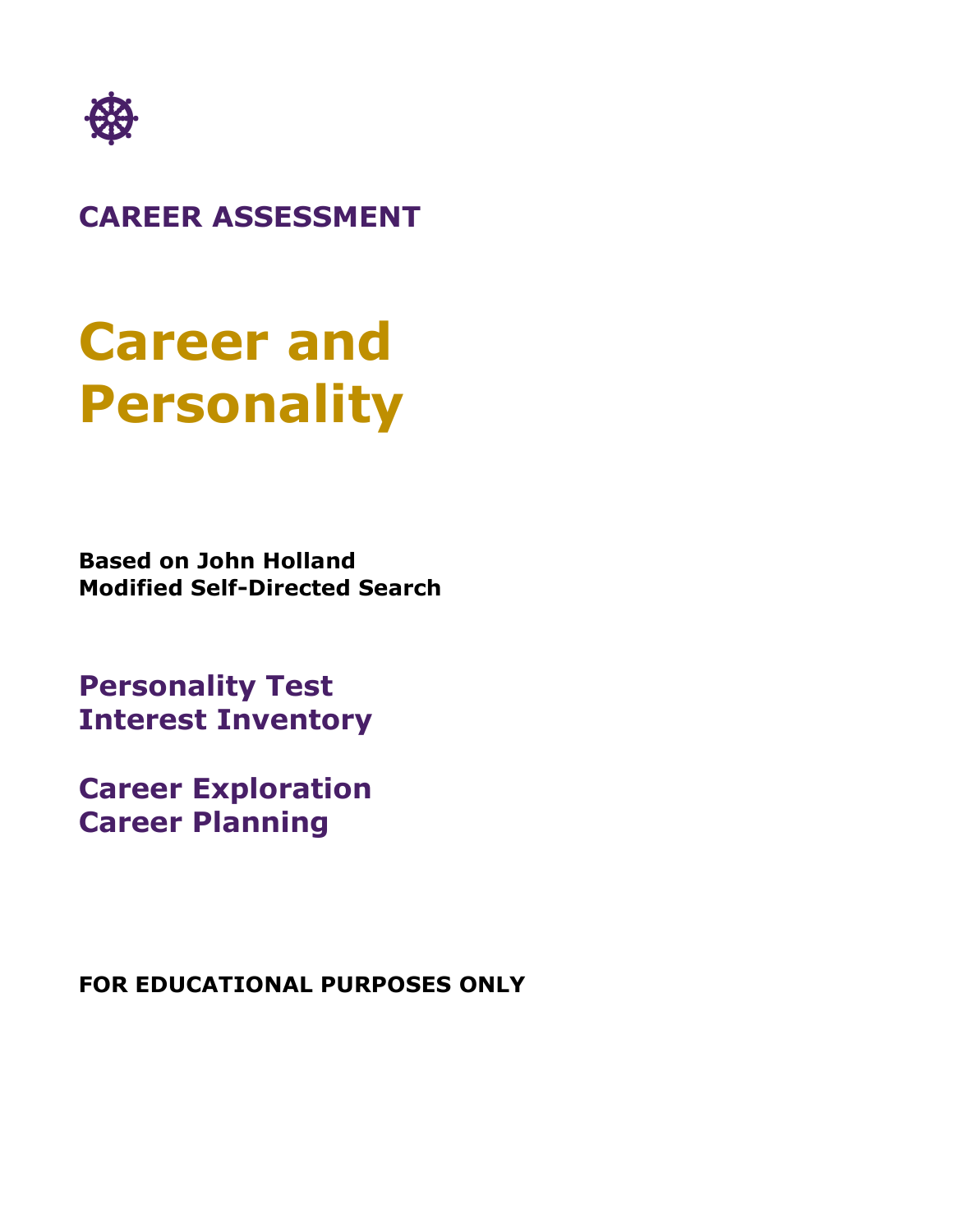

Self-Directed Search | Holland Modified For Educational Purposes Only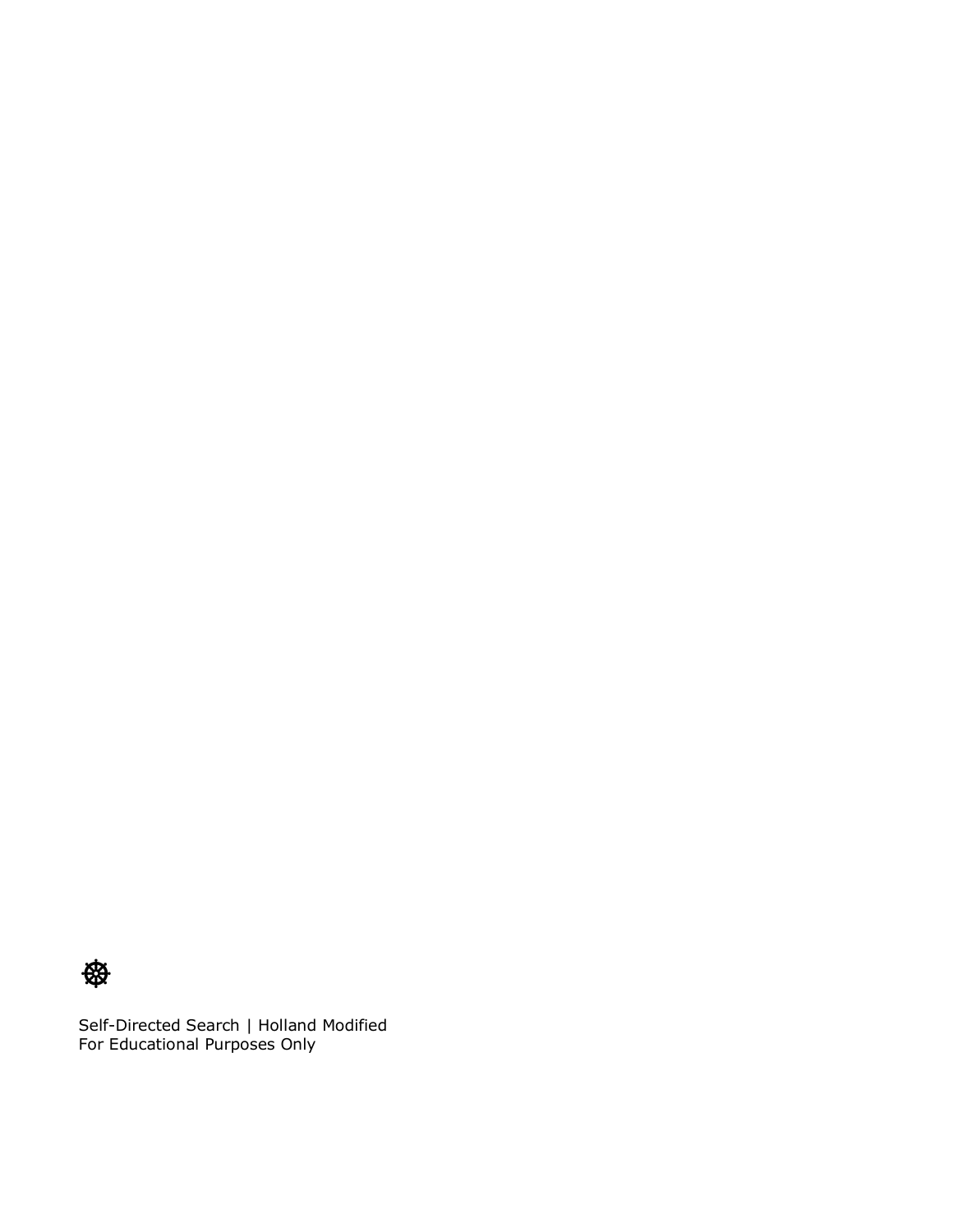## **CAREER ASSESSMENT Career and Personality**

**Personality Test | Interest Inventory Career Planning | Career Exploration**

**FOR EDUCATIONAL PURPOSES ONLY** 

| <b>NAME:</b>  |  |  |  |
|---------------|--|--|--|
|               |  |  |  |
| <b>SCORE:</b> |  |  |  |

#### **Taking and Scoring the Assessment**

- This assessment contains 3 groups of questions: Activities, Competencies, Careers. In each group there are six sections: R, I, A, S, E, C.
- For each question, you are asked to respond with a "yes" or "no" answer. Add up all your "yes" answers at the end of each section.
- Transfer the six totals from each of the three sections to the three rows on the scoring grid. Add up the three numbers for each of the six columns and insert the six totals. Enter the letters that correspond with the first, second, and third highest scores.

| <b>Group One: Activities</b><br>Row 1           | $\mathsf{R}$ | $A \t S$       |              | E <sub>nd</sub> | $\mathbf{c}$ |
|-------------------------------------------------|--------------|----------------|--------------|-----------------|--------------|
| <b>Group Two: Competencies</b><br>Row 2         |              | R I A S E C    |              |                 |              |
| <b>Group Three: Careers</b><br>Row <sub>3</sub> |              | R I A S        |              | $E$ and $E$     | $\mathbf{C}$ |
| <b>TOTAL</b><br><b>Columns</b>                  | $\mathsf{R}$ | $\overline{A}$ | $\mathsf{S}$ | E <sub>nd</sub> |              |
| <b>CODE</b>                                     | 1            | 3              |              |                 |              |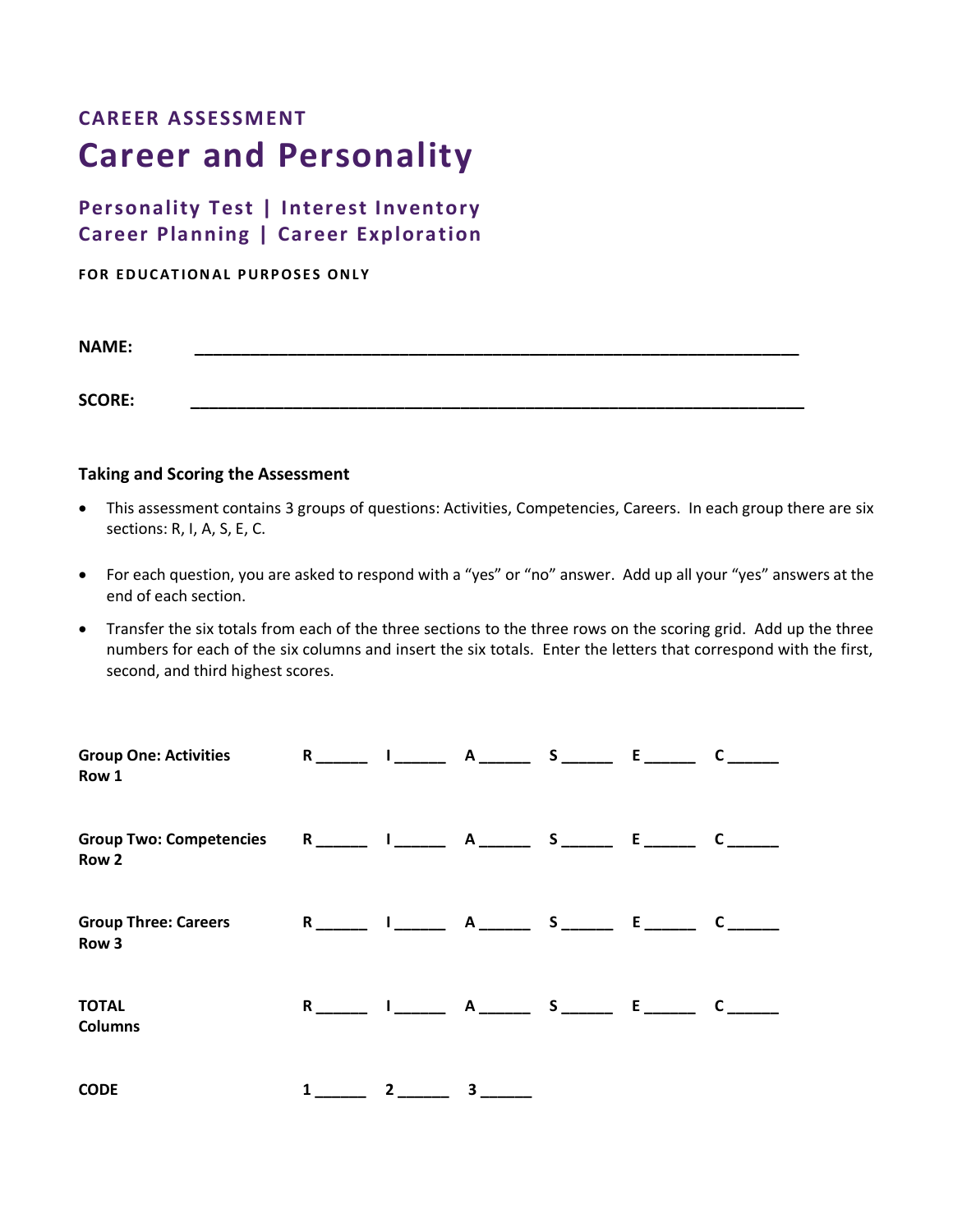#### **GROUP ONE: ACTIVITIES**

Below are a group of activities that cover a broad range of interests and settings. Circle "Yes" to indicate those activities you like or enjoy or believe you would like or enjoy. Circle "No" to indicate those activities you do not like or enjoy or that do not appeal to you.

#### **R | Activities**

| Take a course in woodworking or auto mechanics     | <b>YES</b> | <b>NO</b> |                  |
|----------------------------------------------------|------------|-----------|------------------|
| Work on a car                                      | <b>YES</b> | <b>NO</b> |                  |
| Operate heavy machinery or equipment               | <b>YES</b> | <b>NO</b> |                  |
| Make mechanical repairs                            | <b>YES</b> | <b>NO</b> |                  |
| Repair a fence, deck, or structure                 | <b>YES</b> | <b>NO</b> |                  |
| Make electrical repairs                            | <b>YES</b> | <b>NO</b> |                  |
| Working with various tools                         | <b>YES</b> | <b>NO</b> |                  |
| Organize a hunting, fishing, or camping trip       | <b>YES</b> | <b>NO</b> |                  |
| Plant a vegetable garden                           | <b>YES</b> | <b>NO</b> |                  |
| Participate in sports or athletics                 | <b>YES</b> | <b>NO</b> |                  |
| Protecting, securing, and rescuing                 | <b>YES</b> | <b>NO</b> | <b>Total YES</b> |
| <b>Activities</b><br>$\mathsf{L}$                  |            |           |                  |
| Apply mathematics to practical problems            | <b>YES</b> | <b>NO</b> |                  |
| Conduct an experiment or study a scientific theory | <b>YES</b> | <b>NO</b> |                  |
| Take a course in history or anthropology           | <b>YES</b> | <b>NO</b> |                  |
| Work in a research laboratory                      | <b>YES</b> | <b>NO</b> |                  |
| Take a course in statistics or data analytics      | <b>YES</b> | <b>NO</b> |                  |
| Analyze information for new understanding          | <b>YES</b> | <b>NO</b> |                  |
| Solve technical problems                           | <b>YES</b> | <b>NO</b> |                  |
| Read scientific books or magazines                 | <b>YES</b> | <b>NO</b> |                  |
| Study physics, chemistry, or biology               | <b>YES</b> | <b>NO</b> |                  |
| Find solutions to complex problems                 | <b>YES</b> | <b>NO</b> |                  |
| Visit a science museum                             | <b>YES</b> | <b>NO</b> | <b>Total YES</b> |
| <b>Activities</b><br>A I                           |            |           |                  |
| Dramatize or act out an idea or story              | <b>YES</b> | <b>NO</b> |                  |
| Play in a band, music group, or orchestra          | <b>YES</b> | <b>NO</b> |                  |
| Practice playing a musical instrument              | <b>YES</b> | <b>NO</b> |                  |
| Write for a magazine, newspaper, journal, or blog  | YES        | <b>NO</b> |                  |
| Design posters, clothing, furniture, or décor      | <b>YES</b> | <b>NO</b> |                  |
| Create portraits or photographs                    | <b>YES</b> | <b>NO</b> |                  |
| Sketch, draw, or paint                             | <b>YES</b> | <b>NO</b> |                  |
| Read or write poetry                               | <b>YES</b> | <b>NO</b> |                  |
| Take a course in fashion design or interior design | <b>YES</b> | NO        |                  |
| Act, sing, or dance in a show or play              | <b>YES</b> | <b>NO</b> |                  |
| Communicate through speech or writing              | <b>YES</b> | NO        | <b>Total YES</b> |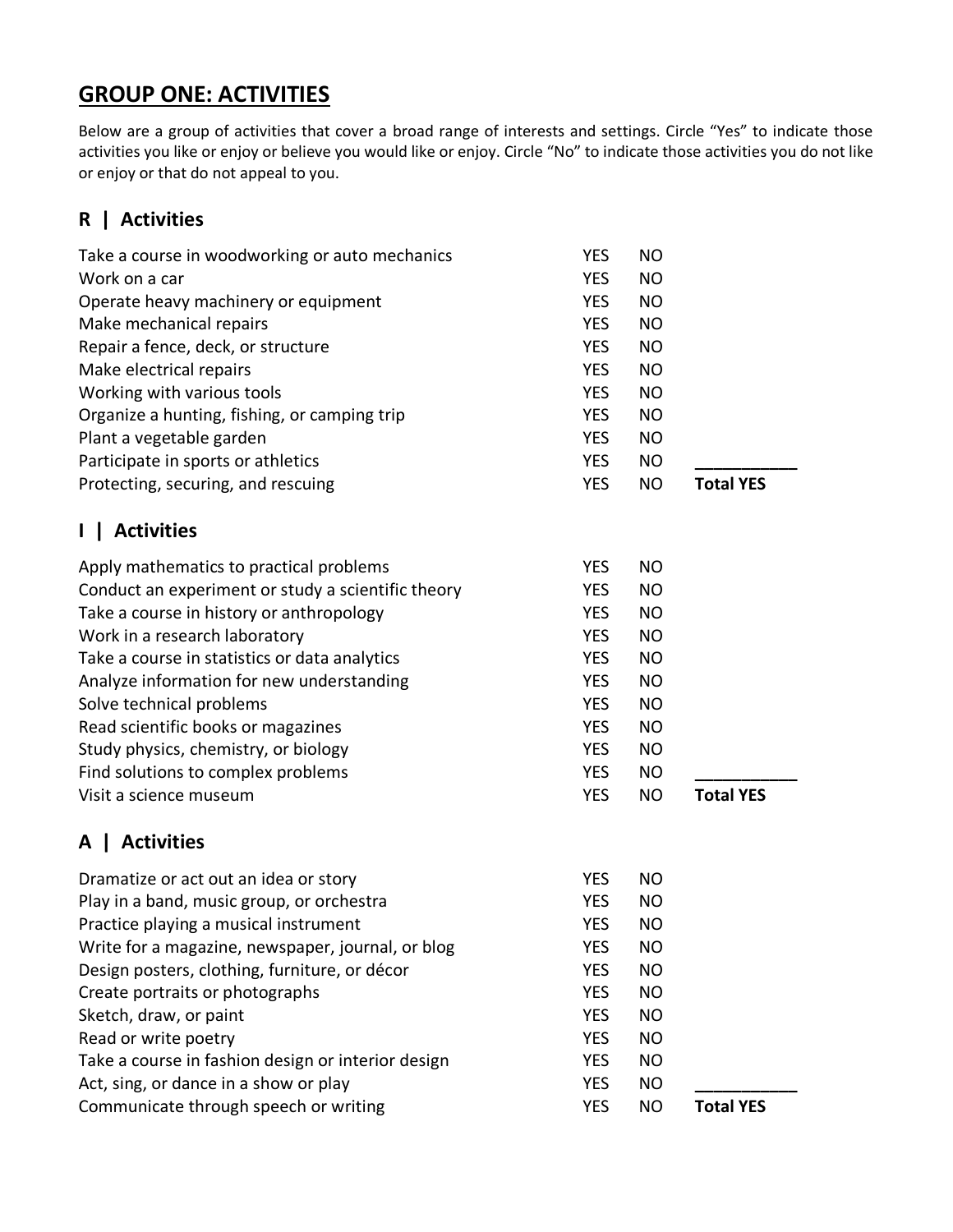#### **S | Activities**

| Take a course in human relations                         | YES        | NO.       |                  |
|----------------------------------------------------------|------------|-----------|------------------|
| Work for philanthropic or community service organization | <b>YES</b> | <b>NO</b> |                  |
| Study social justice and human rights issues             | <b>YES</b> | NO        |                  |
| Read about educational and developmental theories        | <b>YES</b> | NO.       |                  |
| Take a course in self-improvement                        | <b>YES</b> | NO        |                  |
| Study psychological or sociological subjects             | <b>YES</b> | NO.       |                  |
| Help people solve personal problems                      | <b>YES</b> | NO        |                  |
| Train others to perform a difficult task                 | <b>YES</b> | NO.       |                  |
| Provide assistance to people with special needs          | <b>YES</b> | <b>NO</b> |                  |
| Resolve conflicts or settle arguments between people     | <b>YES</b> | <b>NO</b> |                  |
| Teach in a school or college classroom                   | <b>YES</b> | NO.       | <b>Total YES</b> |

#### **E | Activities**

| Take a course or seminar on leadership                           | YES        | NO        |                  |
|------------------------------------------------------------------|------------|-----------|------------------|
| Learn strategies for success in business                         | <b>YES</b> | NO.       |                  |
| Lead and direct a project, activity, or public event             | YES        | <b>NO</b> |                  |
| Supervise and guide the work of others                           | YES        | <b>NO</b> |                  |
| Interact with important political leaders or business executives | <b>YES</b> | NO        |                  |
| Participate in a political campaign                              | <b>YES</b> | NO.       |                  |
| Operate your own service or business                             | YES        | NO        |                  |
| Assume responsibility and make important decisions               | YES        | NO        |                  |
| Influence or persuade others                                     | <b>YES</b> | NO.       |                  |
| Sell a product or service                                        | <b>YES</b> | <b>NO</b> |                  |
| Promote an important cause or issue                              | YES        | NO.       | <b>Total YES</b> |

#### **C | Activities**

| Create a database or spreadsheet                       | <b>YES</b> | NO        |                  |
|--------------------------------------------------------|------------|-----------|------------------|
| Take a business, finance, or accounting course         | <b>YES</b> | NO.       |                  |
| Operate a computer                                     | <b>YES</b> | NO.       |                  |
| Take accurate inventory of supplies or merchandise     | YES        | <b>NO</b> |                  |
| Proofread paperwork or check items for flaws or errors | <b>YES</b> | NO        |                  |
| Keep detailed records of financial transactions        | <b>YES</b> | NO        |                  |
| Perform mathematical calculations for accounting       | <b>YES</b> | NO.       |                  |
| Perform computer coding or programming                 | <b>YES</b> | NO        |                  |
| Take a course in statistics or quantitative analysis   | <b>YES</b> | <b>NO</b> |                  |
| Ensure quality, accuracy, precision, and compliance    | <b>YES</b> | <b>NO</b> |                  |
| Complete detailed graphs, forms, or paperwork          | <b>YES</b> | NO        | <b>Total YES</b> |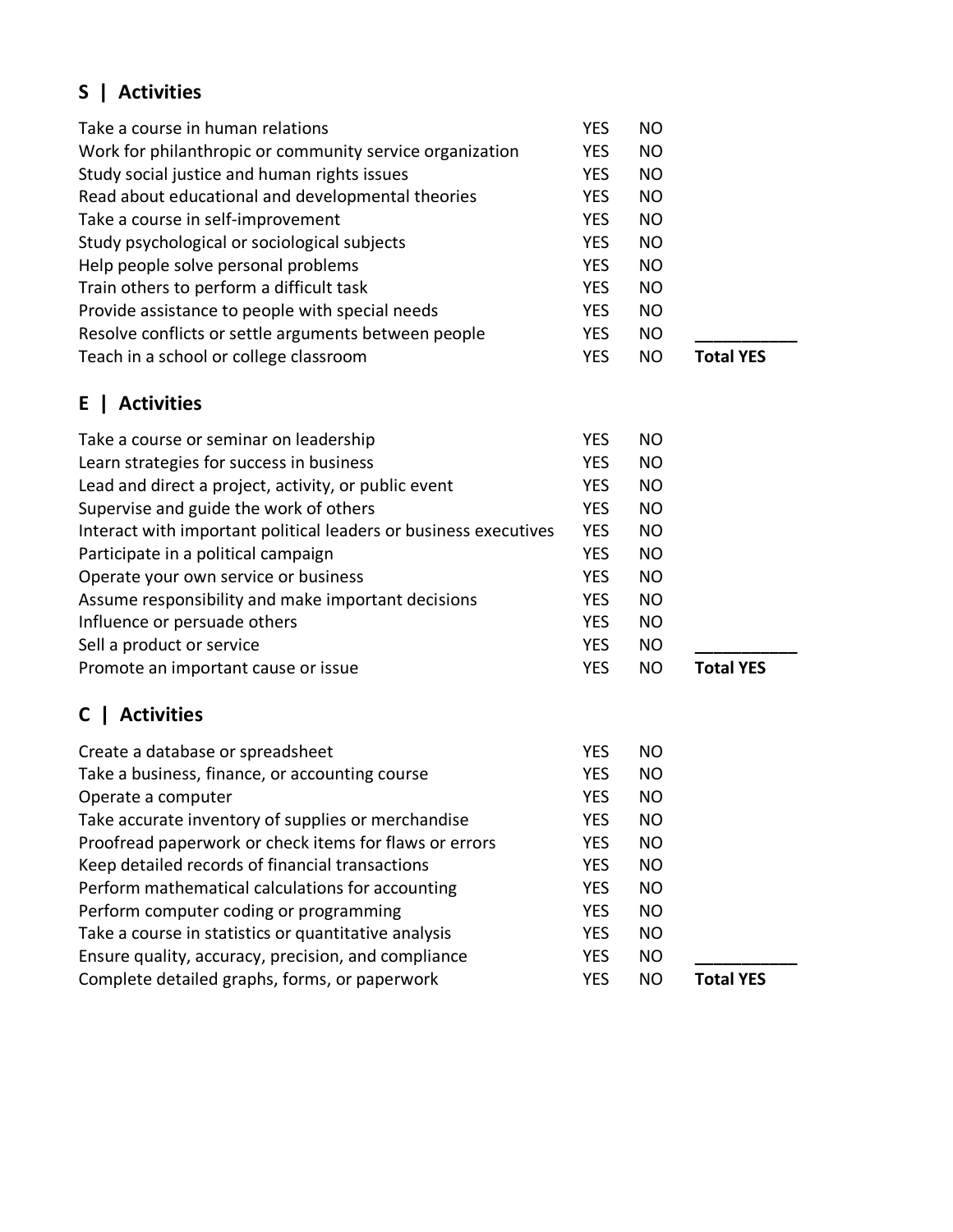#### **GROUP TWO: COMPETENCIES**

Below are lists of tasks or activities that reflect a broad range of talents and proficiencies. Circle "Yes" to indicate those activities you can do well or believe represent your skills and abilities. Circle "No" to indicate those activities you have never performed or perform poorly.

#### **R | Competencies**

| Make simple repairs to an electronic device                 | <b>YES</b> | <b>NO</b> |                  |
|-------------------------------------------------------------|------------|-----------|------------------|
| Build or repair furniture or other household items          | <b>YES</b> | <b>NO</b> |                  |
| Use power tools, such as drills, saws, or sanders           | <b>YES</b> | <b>NO</b> |                  |
| Sand, paint, and refinish furniture or woodwork             | <b>YES</b> | <b>NO</b> |                  |
| Read blueprints or schematics                               | <b>YES</b> | <b>NO</b> |                  |
| Make scale drawings and designs by hand or computer         | <b>YES</b> | <b>NO</b> |                  |
| Make simple electrical or plumbing repairs                  | <b>YES</b> | <b>NO</b> |                  |
| Change car's oil or tires                                   | <b>YES</b> | <b>NO</b> |                  |
| Construct physical structures                               | <b>YES</b> | <b>NO</b> |                  |
| Compete in athletic, recreational, or sports activities     | <b>YES</b> | <b>NO</b> |                  |
| Survive in outdoor or adventure situations                  | <b>YES</b> | <b>NO</b> | <b>Total YES</b> |
| <b>Competencies</b><br>$\mathsf{L}$                         |            |           |                  |
| Use a computer to study scientific problems                 | <b>YES</b> | <b>NO</b> |                  |
| Interpret or analyze simple formulas                        | <b>YES</b> | <b>NO</b> |                  |
| Understand chemical or biological concepts                  | <b>YES</b> | <b>NO</b> |                  |
| Use a calculator or complex computer application            | <b>YES</b> | <b>NO</b> |                  |
| Use a microscope, telescope, or lab equipment               | <b>YES</b> | <b>NO</b> |                  |
| Use algebra or calculus to solve mathematical problems      | <b>YES</b> | <b>NO</b> |                  |
| Describe physiological, anatomical, or medical functions    | <b>YES</b> | <b>NO</b> |                  |
| Use algorithms and formulas                                 | <b>YES</b> | <b>NO</b> |                  |
| Understand physics and astronomical phenomenon              | <b>YES</b> | <b>NO</b> |                  |
| Identify natural elements, compounds, and chemicals         | <b>YES</b> | <b>NO</b> |                  |
| Perform scientific experiment, research, or survey          | <b>YES</b> | <b>NO</b> | <b>Total YES</b> |
| <b>Competencies</b><br>A I                                  |            |           |                  |
| Write a speech, article, press release, or ad copy          | <b>YES</b> | <b>NO</b> |                  |
| Write a script, poem, or story                              | <b>YES</b> | <b>NO</b> |                  |
| Sketch people so that they can be recognized                | <b>YES</b> | <b>NO</b> |                  |
| Create a painting, watercolor, sketch, or sculpture         | <b>YES</b> | <b>NO</b> |                  |
| Render an artistic representation of an idea or concept     | <b>YES</b> | <b>NO</b> |                  |
| Create graphic designs for posters and flyers               | <b>YES</b> | <b>NO</b> |                  |
| Perform a public speech or interpretive reading             | <b>YES</b> | <b>NO</b> |                  |
| Design branding, packaging, and advertisement for a product | <b>YES</b> | <b>NO</b> |                  |
| Decorate the interior of a house or office space            | <b>YES</b> | <b>NO</b> |                  |
| Perform on a stage in front of an audience                  | <b>YES</b> | <b>NO</b> |                  |
| Compose or perform musical numbers for voice or instrument  | <b>YES</b> | <b>NO</b> | <b>Total YES</b> |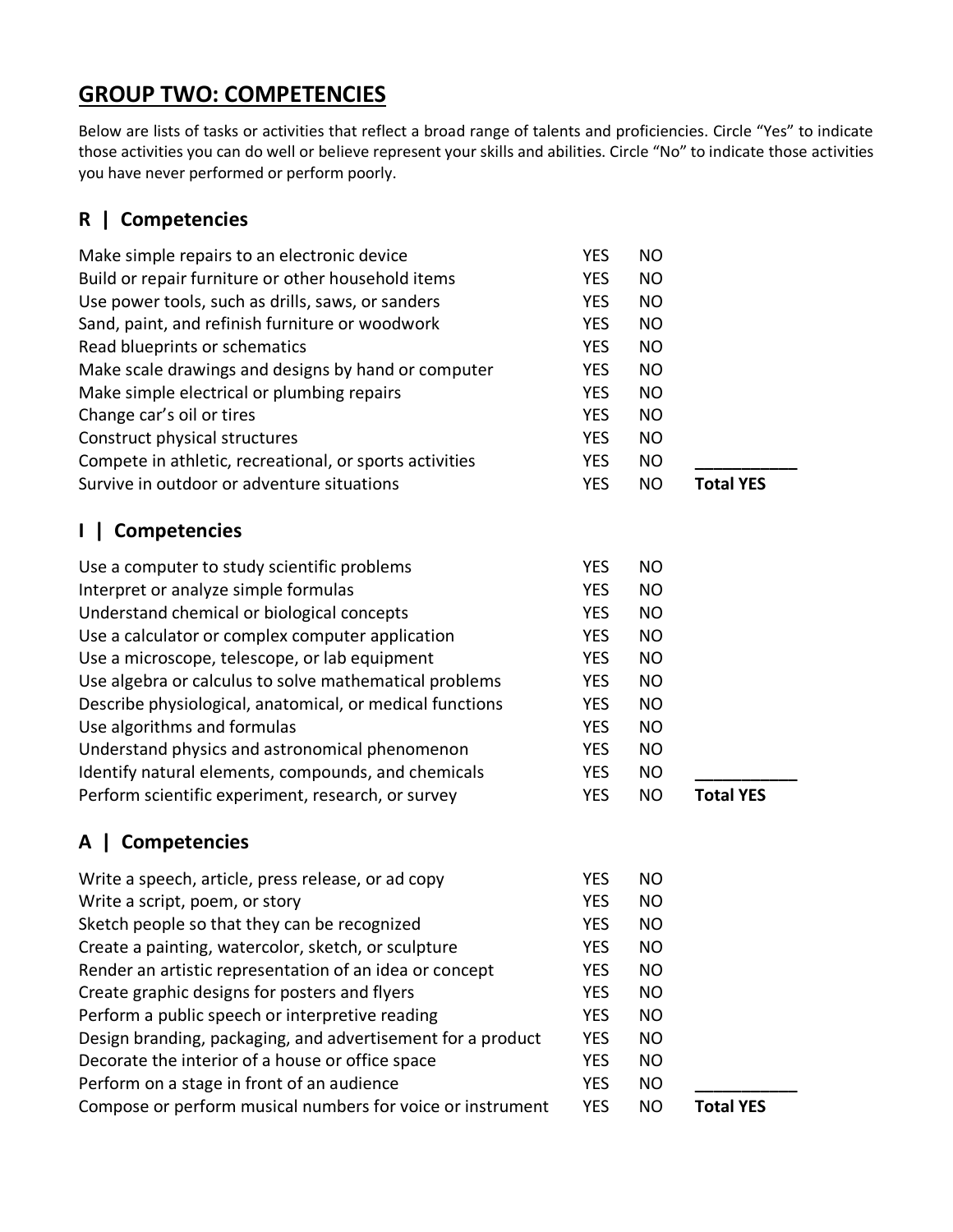### **S | Competencies**

| Helping others solve problems or make decisions               | YES        | NO.       |                  |
|---------------------------------------------------------------|------------|-----------|------------------|
| Explaining things to others                                   | <b>YES</b> | <b>NO</b> |                  |
| Coaching, mentoring, or advising others                       | <b>YES</b> | NO        |                  |
| Entertaining or amusing others                                | <b>YES</b> | NO        |                  |
| Listening with empathy to others talking about their troubles | <b>YES</b> | NO        |                  |
| Offering comfort and making people feel at ease               | <b>YES</b> | NO        |                  |
| Teaching or instructing others                                | <b>YES</b> | NO        |                  |
| Helping others through volunteer community service            | <b>YES</b> | NO        |                  |
| Interacting and talking with people from diverse backgrounds  | <b>YES</b> | NO        |                  |
| Leading group discussions and facilitating group activities   | <b>YES</b> | <b>NO</b> |                  |
| Assisting others to improve themselves                        | YES        | <b>NO</b> | <b>Total YES</b> |

#### **E | Competencies**

| Measuring and assessing my own performance                   | <b>YES</b> | NO        |                  |
|--------------------------------------------------------------|------------|-----------|------------------|
| Motivating and encouraging others                            | <b>YES</b> | <b>NO</b> |                  |
| Dealing with difficult people and tough situations           | <b>YES</b> | <b>NO</b> |                  |
| Managing a sales campaign                                    | <b>YES</b> | NO        |                  |
| Planning and organizing the work of others                   | <b>YES</b> | <b>NO</b> |                  |
| Using persuasive selling techniques                          | <b>YES</b> | <b>NO</b> |                  |
| Fostering positive relationships among social or work groups | <b>YES</b> | NO        |                  |
| Debating and discussing important issues or topics           | <b>YES</b> | <b>NO</b> |                  |
| Making public speeches                                       | <b>YES</b> | <b>NO</b> |                  |
| Planning a strategy to achieve a goal                        | <b>YES</b> | <b>NO</b> |                  |
| Leading, managing, and supervising                           | <b>YES</b> | NO        | <b>Total YES</b> |

#### **C | Competencies**

| Obtaining information using internet applications             | YES        | NO        |                  |
|---------------------------------------------------------------|------------|-----------|------------------|
| Filing, organizing, and managing information and data         | YES        | NO        |                  |
| Posting credits and debits and generating financial reports   | YES        | NO        |                  |
| Maintaining accurate records of sales, expenses, and payments | <b>YES</b> | NO.       |                  |
| Using a computer to analyze data                              | YES        | NO        |                  |
| Writing computer code or using programming language           | YES        | <b>NO</b> |                  |
| Operating word processing or desktop publishing software      | YES        | NO        |                  |
| Creating databases, spreadsheets, websites, or social media   | <b>YES</b> | NO        |                  |
| Planning, organizing, scheduling, and coordinating            | <b>YES</b> | <b>NO</b> |                  |
| Enforcing standards, rules, regulations, and procedures       | <b>YES</b> | <b>NO</b> |                  |
| Assessing, evaluating, judging, or auditing                   | <b>YES</b> | <b>NO</b> | <b>Total YES</b> |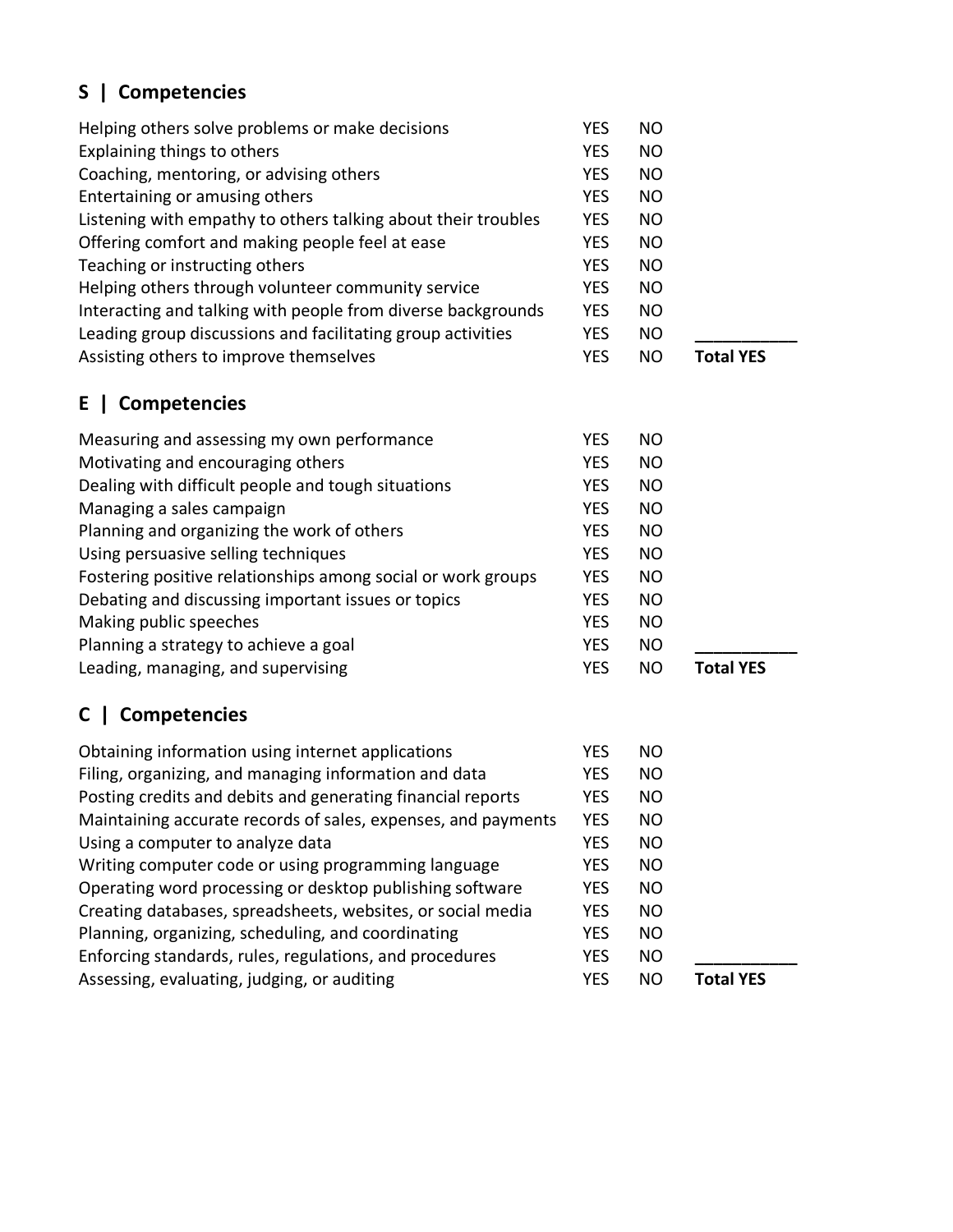#### **GROUP THREE: CAREERS**

Below are lists of careers in a variety of occupational settings. Circle "Yes" to indicate those careers that interest you or appeal to you. Circle "No" to indicate those careers that you dislike or find uninteresting.

#### **R | Careers**

| Carpenter, Woodworker, Welder, Electrician, Plumber   | <b>YES</b> | <b>NO</b> |                  |
|-------------------------------------------------------|------------|-----------|------------------|
| Farmer, Rancher, Agriculturalist                      | <b>YES</b> | <b>NO</b> |                  |
| Auto Mechanic, Machinist                              | <b>YES</b> | <b>NO</b> |                  |
| Arborist, Tree Surgeon, Forester, Horticulturalist    | <b>YES</b> | <b>NO</b> |                  |
| Electronic or Computer Technician                     | <b>YES</b> | <b>NO</b> |                  |
| Mechanical, Electrical, or Civil Engineer             | <b>YES</b> | <b>NO</b> |                  |
| Construction or Architectural Inspector               | <b>YES</b> | <b>NO</b> |                  |
| Fire Fighter, Police Officer, Paramedic               | <b>YES</b> | <b>NO</b> |                  |
| Soldier, Sailor, Pilot                                | <b>YES</b> | <b>NO</b> |                  |
| Geologist, Archeologist                               | <b>YES</b> | <b>NO</b> |                  |
| <b>Fish and Wildlife Specialist</b>                   | <b>YES</b> | <b>NO</b> | <b>Total YES</b> |
| $\mathsf{L}$<br><b>Careers</b>                        |            |           |                  |
| Engineer, Architect,                                  | <b>YES</b> | <b>NO</b> |                  |
| Physicist, Astronomer, Meteorologist                  | <b>YES</b> | <b>NO</b> |                  |
| Market Researcher, Business Consultant                | <b>YES</b> | <b>NO</b> |                  |
| Medical Laboratory Technician                         | <b>YES</b> | <b>NO</b> |                  |
| Editor of scholarly or scientific journal             | <b>YES</b> | <b>NO</b> |                  |
| Botanist, Biologist, Chemist                          | <b>YES</b> | <b>NO</b> |                  |
| Medical Physician, Surgeon                            | <b>YES</b> | <b>NO</b> |                  |
| Anthropologist, Historian                             | <b>YES</b> | <b>NO</b> |                  |
| Social or Behavioral Science Researcher               | <b>YES</b> | <b>NO</b> |                  |
| Nurse, Dentist, Optometrist                           | <b>YES</b> | <b>NO</b> |                  |
| Investigator, Researcher                              | <b>YES</b> | <b>NO</b> | <b>Total YES</b> |
| <b>Careers</b><br>A I                                 |            |           |                  |
| Film Maker, Film Producer, Film Editor                | <b>YES</b> | <b>NO</b> |                  |
| Author, Novel Writer, Playwright, Poet, Screen Writer | <b>YES</b> | <b>NO</b> |                  |
| Photographer                                          | <b>YES</b> | <b>NO</b> |                  |
| Musical Composer, Musical Arranger, Song Writer       | YES        | NO        |                  |
| Singer, Musician                                      | <b>YES</b> | <b>NO</b> |                  |
| Artist, Painter, Sculptor                             | <b>YES</b> | <b>NO</b> |                  |
| Interior Designer, Fashion Designer                   | <b>YES</b> | <b>NO</b> |                  |
| Journalist, Newspaper Editor                          | <b>YES</b> | <b>NO</b> |                  |
| Actor, Performer, Entertainer                         | <b>YES</b> | <b>NO</b> |                  |
| <b>Graphic Designer</b>                               | <b>YES</b> | <b>NO</b> |                  |
| Marketer, Promoter, Public Relations Specialist       | <b>YES</b> | <b>NO</b> | <b>Total YES</b> |